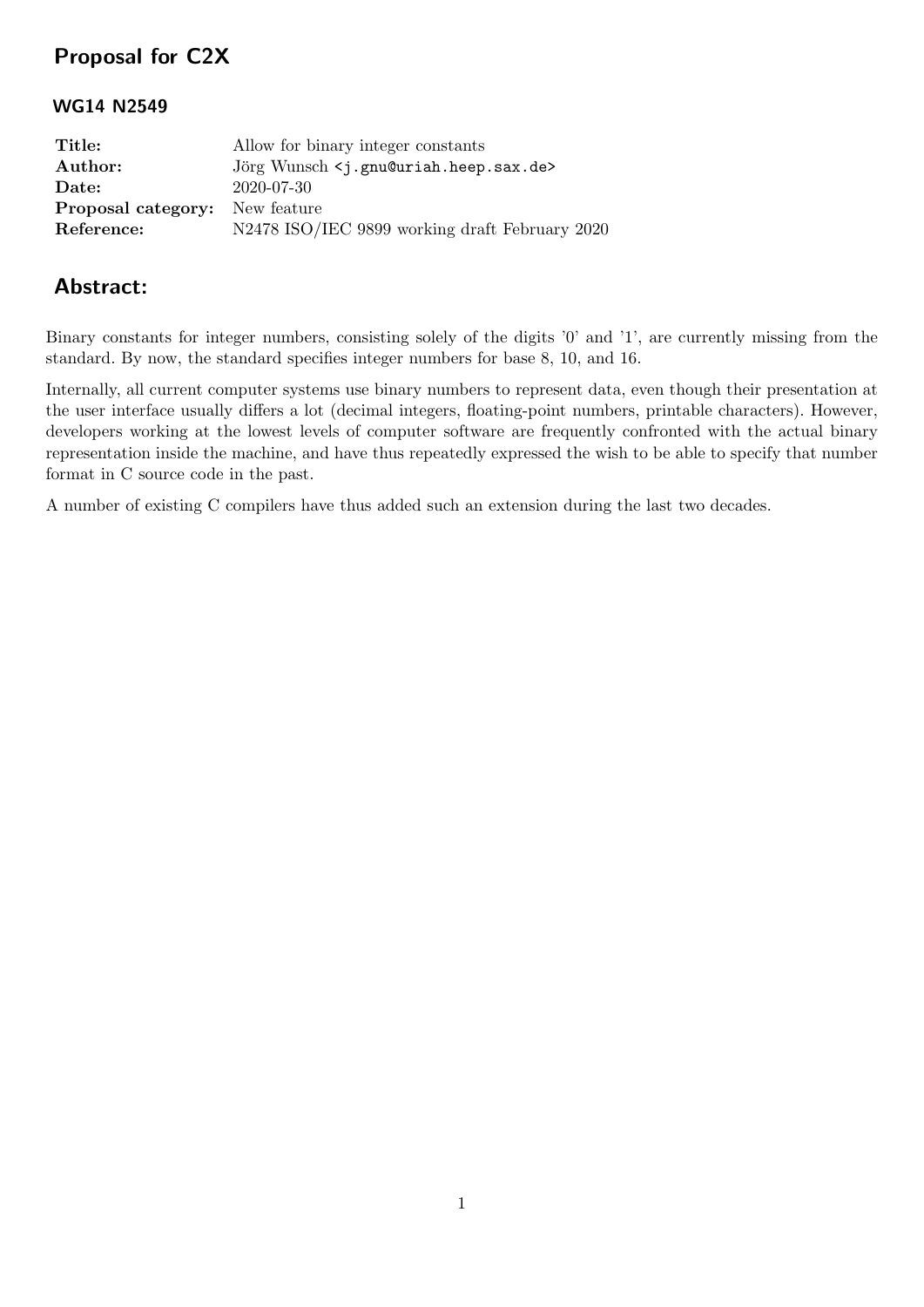# **Background**

With C being the predominant language these days in machine-level software (ranging from tiny microcontrollers with memory footprints in the kilobyte range to operating systems of versatile computer systems), developers are frequently confronted with data representations at the bit-level. While many C programmers can comprehend bits to more compact number representations like hexadecimal (where four bits form one printed character), developers operating at that level have repeatedly expressed the wish to be able to specify binary constants in C language in the past. This can sometimes lead to better comprehendable code (e.g. for bit patterns that eventually form graphic elements like glyphs of a font), or it can be better matched to bit-level documentation of the hardware registers, to name two examples.

# State of the Art

Due to that, a number of compilers have meanwhile added binary integer constants as a language extension. Pioneering in that respect were compilers primarily targetted for microcontroller environments about 20 years ago. Later on, larger compilers like GCC, SDCC, and Clang joined in.

There appears to be consensus to specify binary integer constants similar to the existing way for hexadecimal constants, with the string 0b as introductional sequence, and obviously the digits 0 and 1 as the only allowable digits inside the number. This can easily fit into the lexical scanner of existing compilers, and due to its similarity to hexadecimal constants, it is easy to coprehend to any C developer.

Consequently, developers started using that feature. As an example, searching on the common opensource site github.com for 0b00001111 (just one out of many possible binary constants) yields almost 6000 occurrences. Not necessarily all of them belong to C source code, but the vast majority does, and it outlines the feature is important even for other programming languages as well.

 $C++$  standardized the feature in  $C++14$ .

Thus, it would make sense to standardize the existing practice.

## Suggested change:

### 6.4.4.1 Integer constants

### Syntax

Change

integer-constant:

 $decimal-constant$  integer-suffix $_{\text{cont}}$  $octal-constant\ integer-sufficient$  $hexadecimal-constant$  integer-suffix $_{opt}$ 

to

integer-constant:

 $decimal\text{-}constant\ integer\text{-}suffix_{opt}$  $octal-constant\ integer-sufficient$  $hexadecimal-constant$  integer-suffix $_{opt}$ binary-constant integer-suffix<sub>opt</sub>